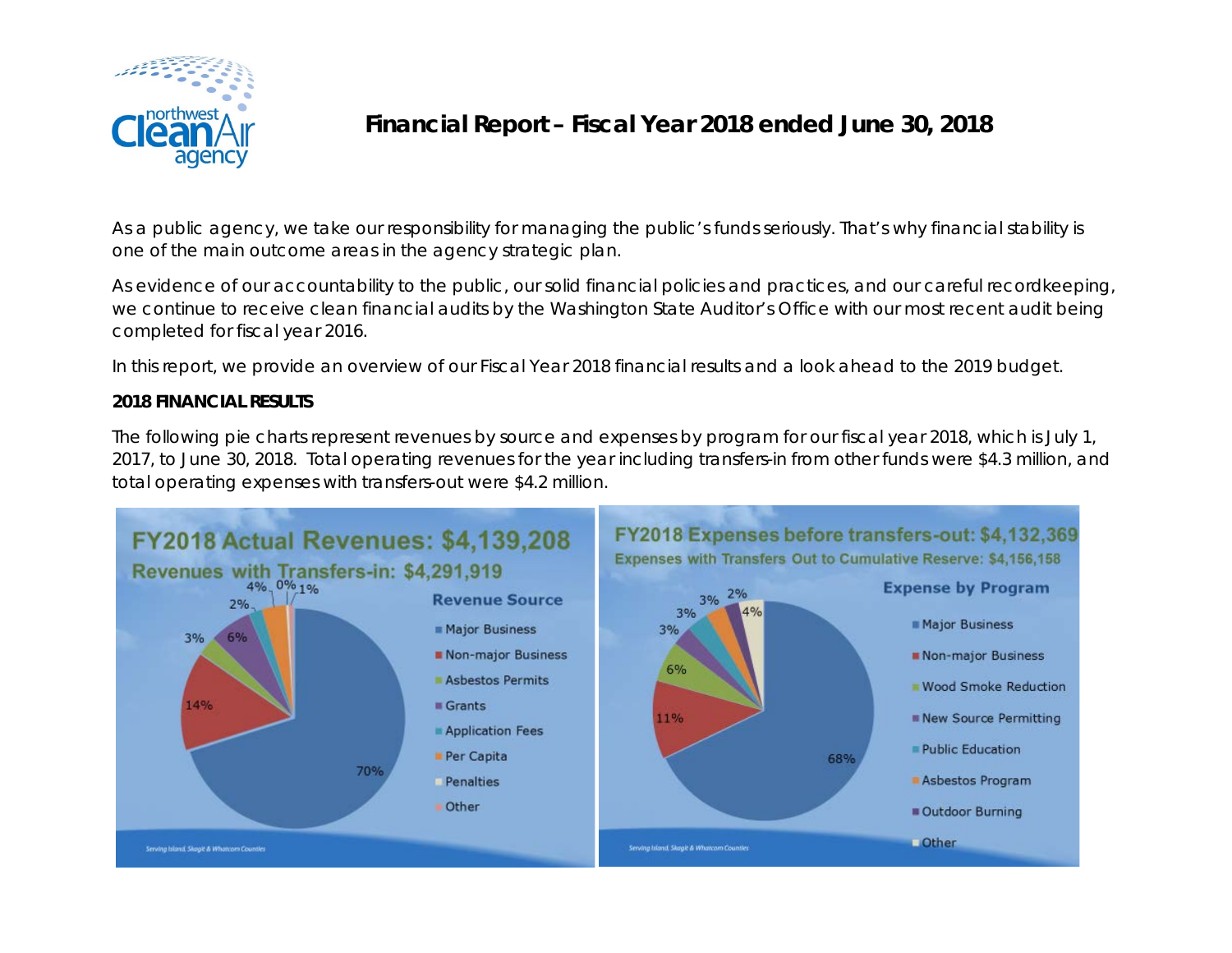Our Major Business Program is the largest portion of our revenues and expenses at \$2.8 million, or 68 percent of total expenses for the year. This is the program that allows us to permit and regulate major businesses regulated under Title V of the federal Clean Air Act. These businesses tend to be the largest sources of air pollutants that we regulate in our jurisdiction, although there are others that are subject to these requirements. By federal law, these major businesses must pay fees sufficient to fully fund the cost of running the program.

Our Non-Major Business Program includes about 480 businesses, and accounts for 14% of total expenses for the year. The fees are set with a goal to cover the costs of registering, monitoring, inspecting and administering the program.

We collected \$15,624 in penalties in fiscal year 2018, which was low compared to fiscal year 2017 when \$657,635 was collected. Budgeting for penalties is always an estimate because we have no way of knowing in advance who is going to violate air quality requirements and how much the resulting penalties will be. Because the amount of penalties is uncertain, amounts collected in excess of the budget are generally used for one-time projects.

We received grant funds from the Washington Department of Ecology totaling \$258,328 in fiscal year 2018. Those funds were used to supplement programs that are not fully funded by fees, including Agricultural Burning and other programs.

About \$146,000 or 4 percent of our revenue came from per capita assessments. This is the \$0.35 per resident annual assessment that the cities and counties of our jurisdiction pay to the agency. Per capita funds contribute to programs such as Outdoor Burning and Public Education.

## **LOOKING AHEAD – FISCAL YEAR 2019 PRIORITIES AND ADOPTED BUDGET**

Every year, we develop our budget based on our strategic planning priorities for the year. In developing our fiscal year 2019 budget, these are the main budget planning priorities considered by our Board of Directors:

## **Incorporation of Strategic Plan Elements**

- **Outcome area: Healthy people and environment**
	- o Meet federal expectations of timely compliance and permitting actions for the major source program
	- o Streamline permitting regulations to expedite permitting and focus efforts on areas where we can provide significant air quality benefits
	- o Reduce period between inspections in order to support continuous compliance & minimization of air emissions
	- o Continue work with Columbia Valley residents and stakeholders to reduce wood smoke pollution
	- o Continue to administer greenhouse gas mitigation projects in our region